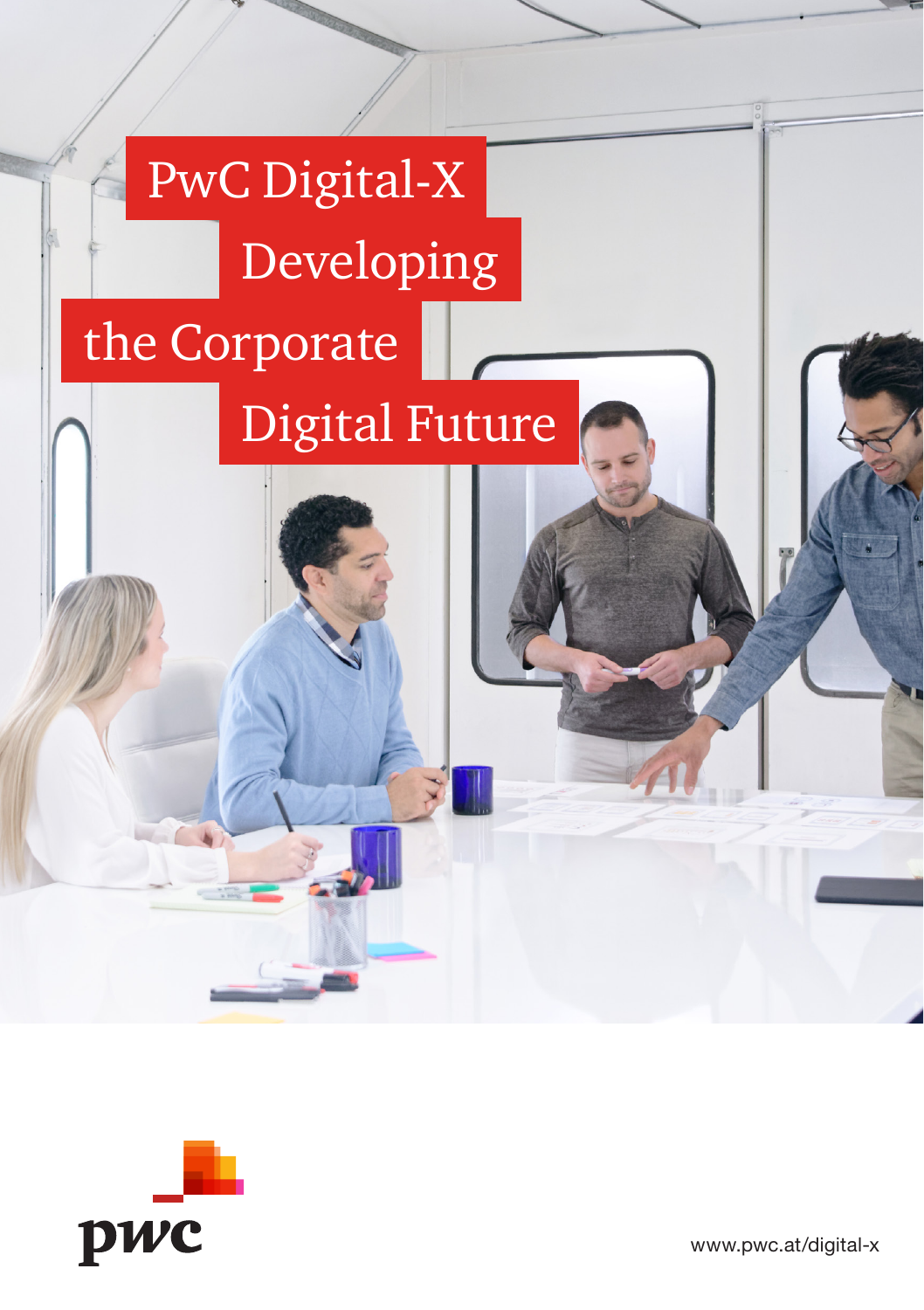

# **Digital-X** Developing the Corporate Digital Future

### We help you shape the digital future of your business

PwC designs and executes Corporate Accelerators and Co-Innovation programs to maximize the outcome of your startup cooperation, to fuel your digital journey.

Digital-X guides your innovation team with a software-supported, proven methodology that achieves tangible results even in the first year in 3 dimensions: new digital business models, a shift to an agile corporate culture, and branding as an innovator in your ecosystem.

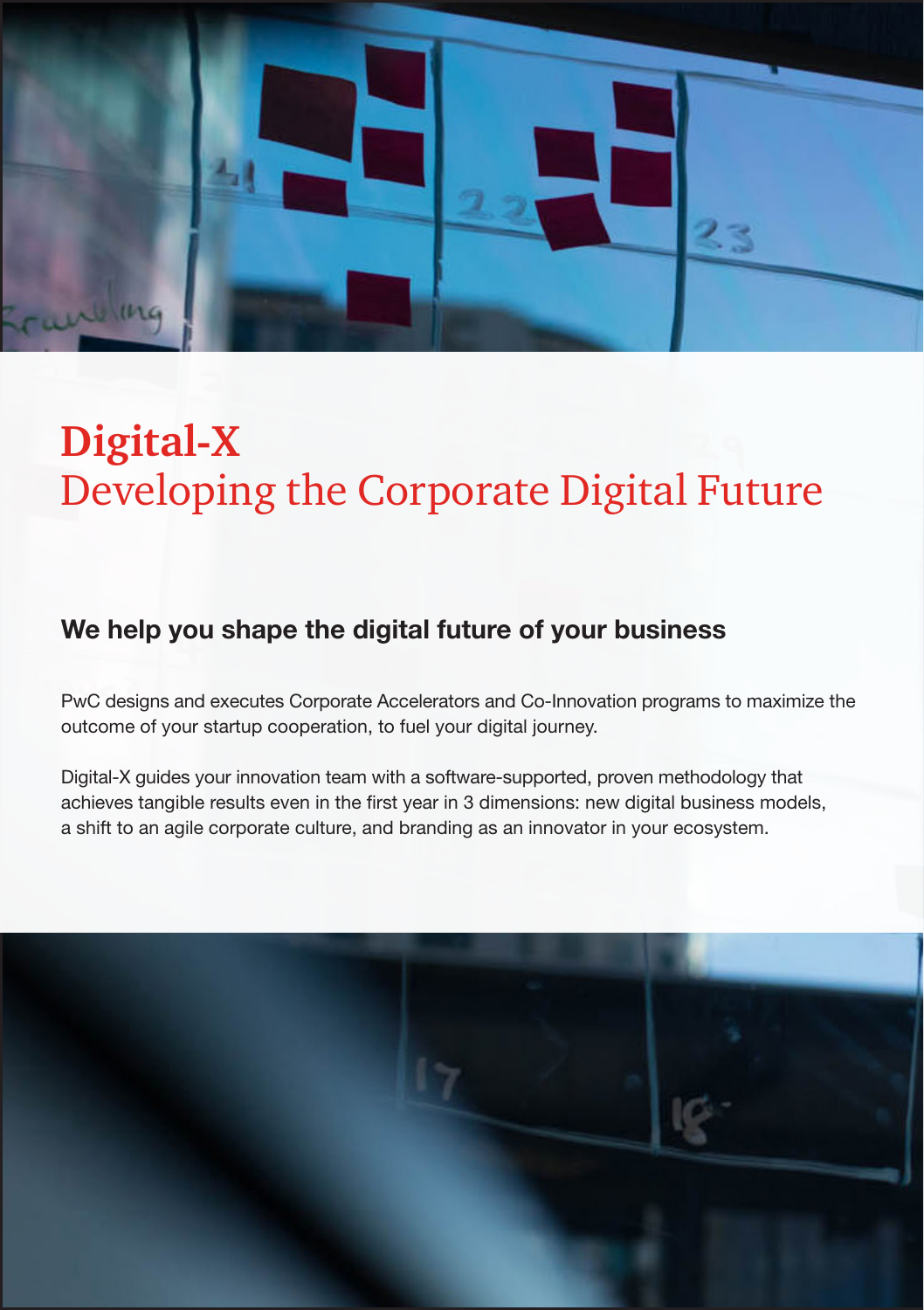

### Best Practice Examples

High-Tech Accelerator Silicon Valley based global High-Tech Company

Co-Innovation: High-Tech / Telco-Accelerator Consortium of leading high-tech and telecom companies

Agritech Accelerator Large international agricultural trading company

Fintech Accelerator Universal Bank operating in 14 countries in CEE

Smart Mobility Accelerator Leading international intelligent transportation provider



Cuely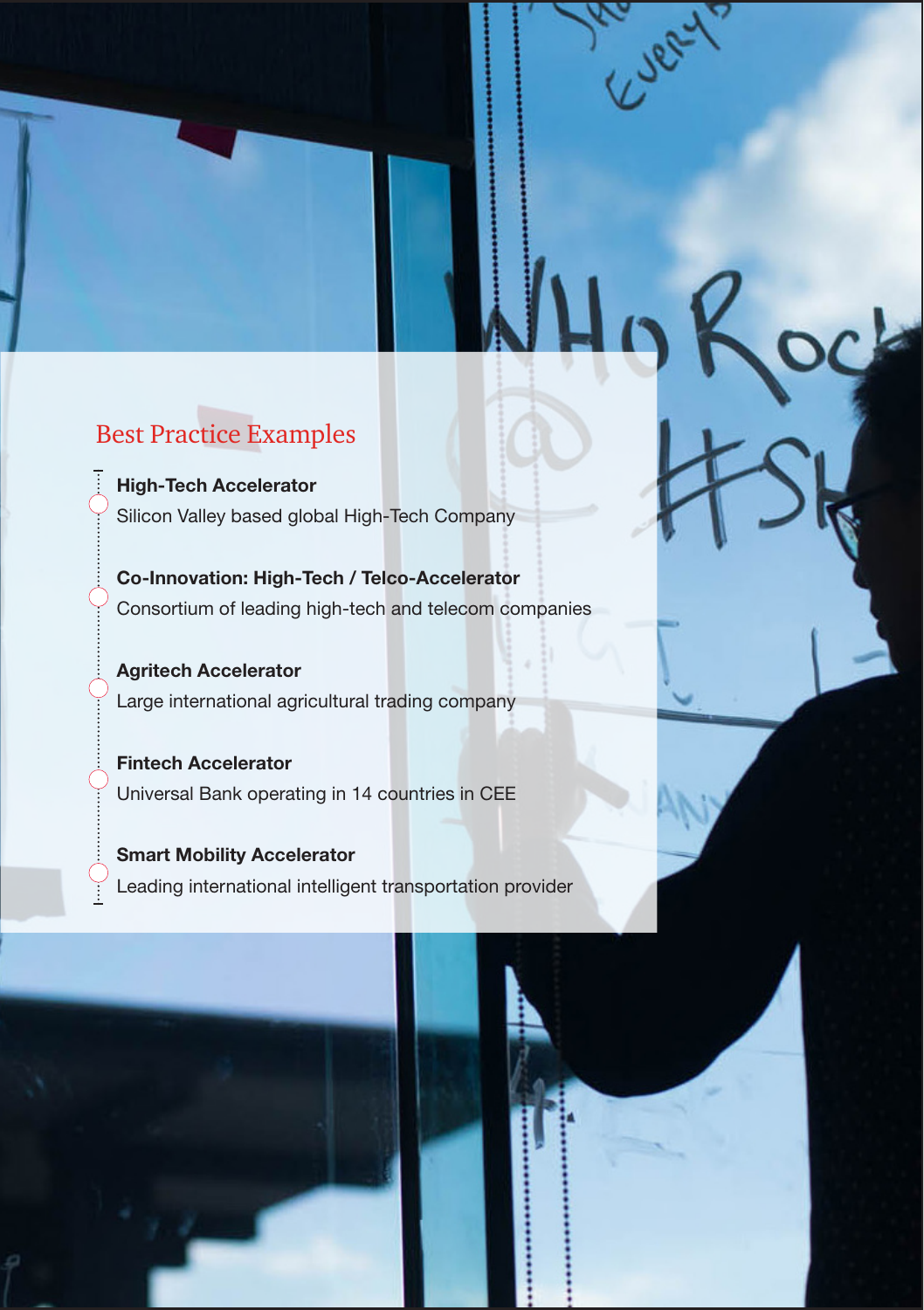### Digital-X – the PwC Accelerator in a box

#### A 3-year methodology ensures sustainable digital success.

Our proven methodology is individually tailored to your specific digital challenges via the 'Plug-In' workshop, which enables your teams to lead the digital transformation following the Digital-X curriculum.

The Digital-X methodology is supported by the Process Automation Engine 'PAE' with 500+ tasks supported by c.1,300 documents with a weekly view and targets, organized in KPI-based Phases and 9 Workstreams.

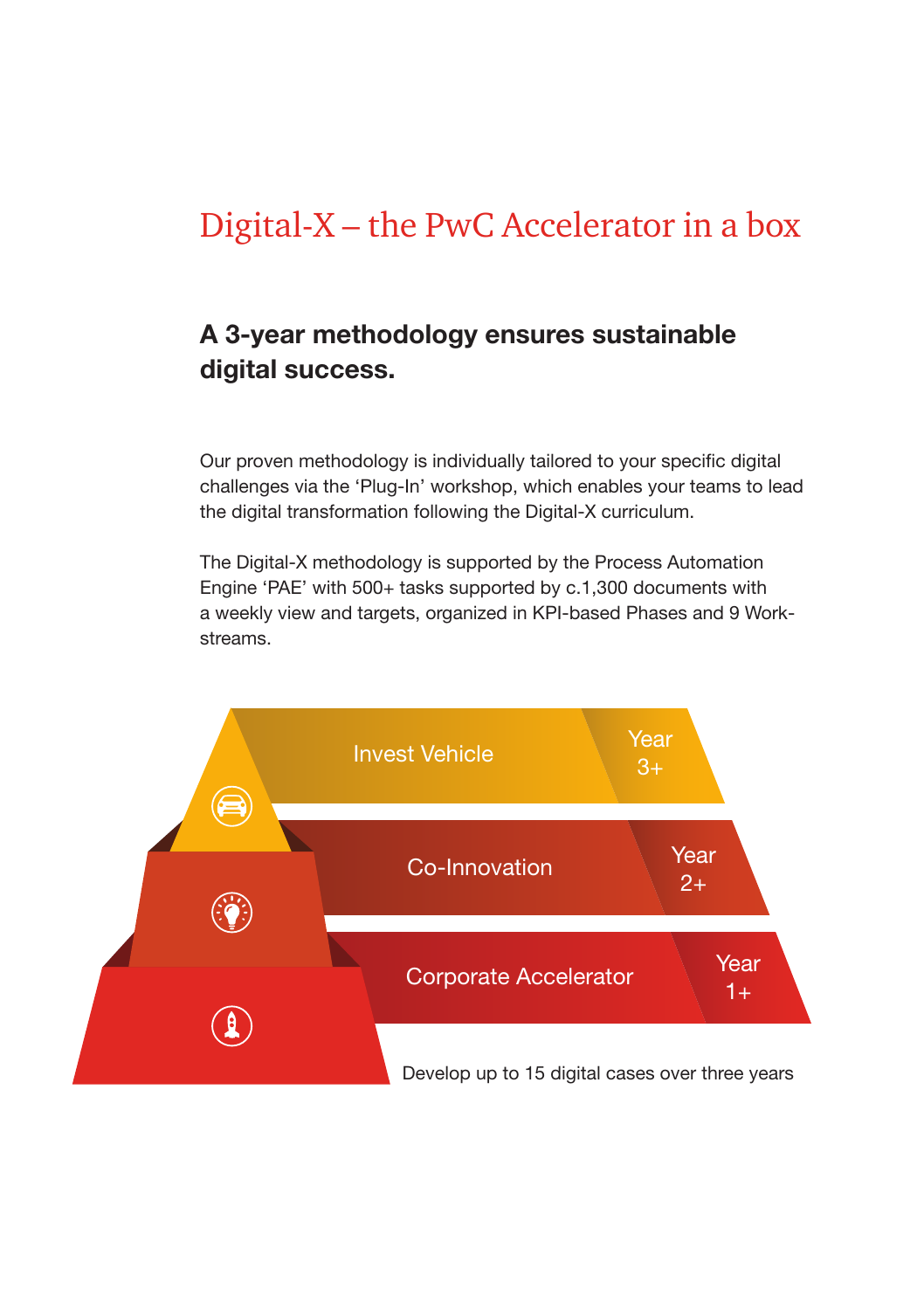### Why start your Digital-X journey

#### Benefits across your organization

- Stay up-to-date to enhance your competitive advantage
- Access disruptive technologies and best startup teams globally
- Create an experience of agility and digital touch
- Proven, best practice and even digitally powered methodology

### Ensuring the success of Digital-X

#### To get the most out of the Digital-X program you should

- Think and act globally to work with international startups
- Anchor it in your headquarters with your innovation department
- Ensure strong sponsorship ideally from the CEO
- Want to break up silos in a potentially complex organization

## Digital-X unique characteristics

#### 6 key characteristics make Digital-X outstandingly successful

- $1.$  Collaboration with global startups
- 2. Remote program with 5 intense on-site interactions
- $3.$  PoC (Proof of Concept) Fund ensures a real, mature vendor relationship with the startups
- 4. Equity-free program
- 5. Industry agnostic approach
- 6. Guided software-based Digital-X methodology